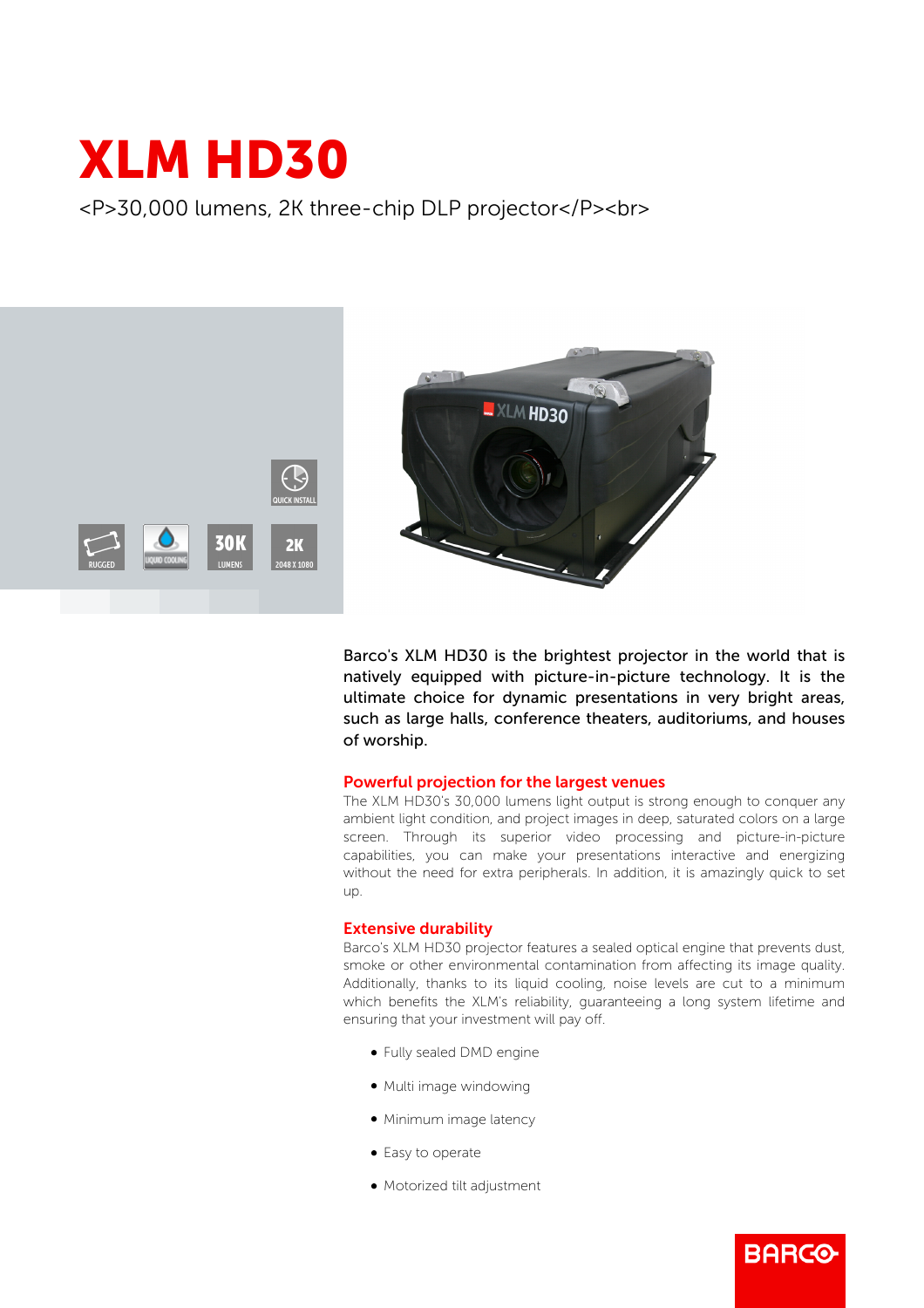- $\bullet$  High quality edge blending
- Projector Toolset
- Adjustable convergence system
- Liquid cooling
- $\bullet$  Integrated rigging points
- Flexibility through modularity
- Modular inputs
- Lamp power redundancy
- Lamp house module
- Click & Play lens holder
- · Optional flightcase available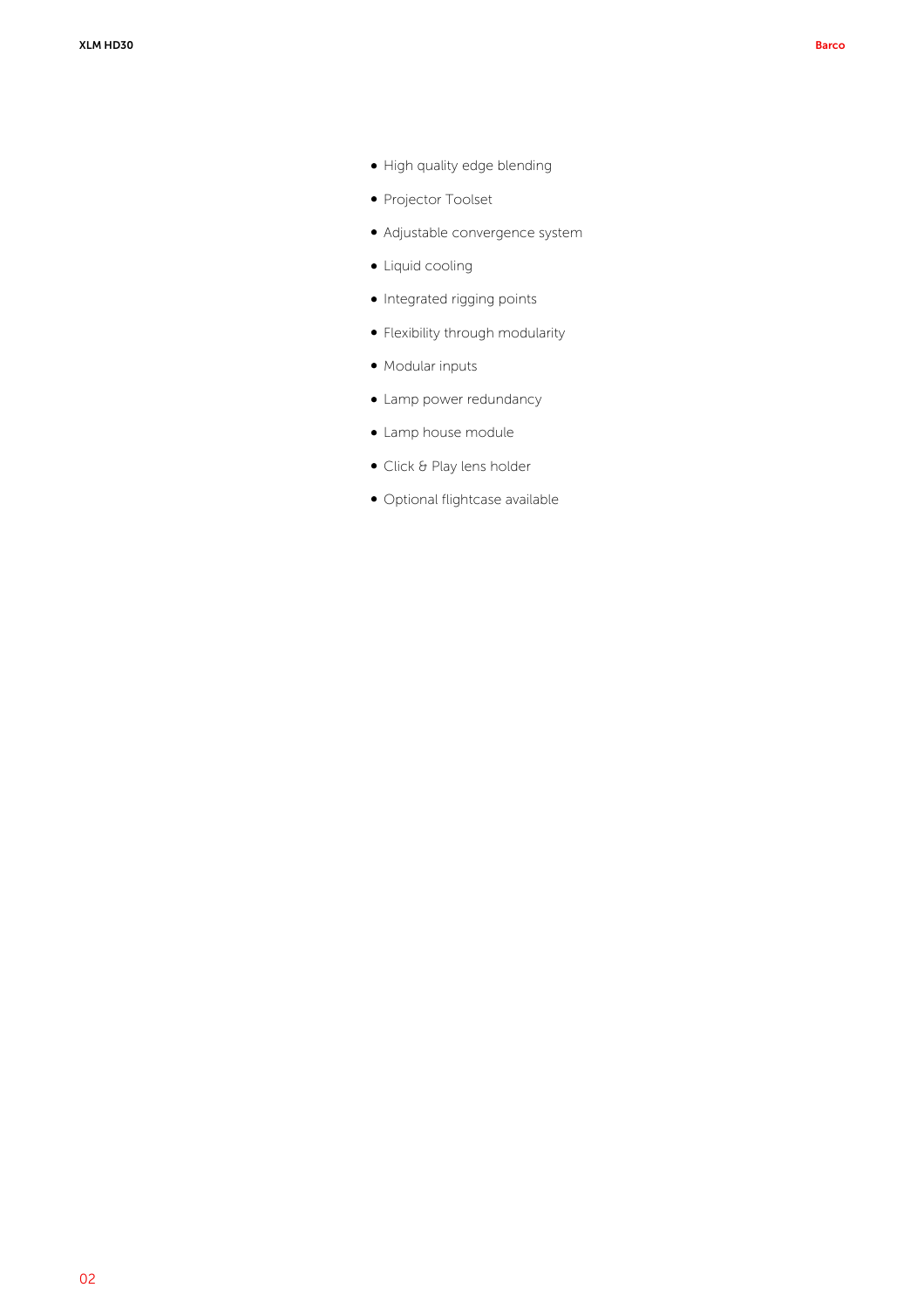| <b>TECHNISCHE SPECIFICATIES</b>                    | <b>XLM HD30</b>                                                                                         |
|----------------------------------------------------|---------------------------------------------------------------------------------------------------------|
| Type projector                                     | Full HD three-chip DLP digital projector                                                                |
| Technologie                                        | 1.2' DMD™ x3                                                                                            |
| Resolutie                                          | 2048x1080                                                                                               |
| Helderheid                                         | 32,000 center lumens<br>30,000 ANSI lumens                                                              |
| Contrastverhouding                                 | 2,000:1<br>up to 2,800:1 (high contrast mode)                                                           |
| Helderheidsuniformiteit                            | 80%                                                                                                     |
| Beeldverhouding                                    | 16:9                                                                                                    |
| ScenergiX                                          | Horizontal and vertical edge blending                                                                   |
| Type lens                                          | <b>XLD</b>                                                                                              |
| Lenzen                                             | <b>XLD</b><br>1:1<br>$1.45 - 1.8:1$<br>$1.8 - 2.4:1$<br>$2.2 - 3.0:1$<br>$2.8 - 5.5:1$<br>$5.5 - 8.5:1$ |
| Optische lensverschuiving                          | Vertical: 110% to -75%<br>Horizontal: -50% to +50% (on zoom lenses)                                     |
| Kleurcorrectie                                     | P7                                                                                                      |
| Lampen                                             | 6.3kW xenon                                                                                             |
| Levensduur lamp                                    | 1,000 hours                                                                                             |
| Transport met lamp                                 | No                                                                                                      |
| Lampbehuizing, snelle vervanging                   | Yes                                                                                                     |
| Lampvervanging door klant                          | Yes                                                                                                     |
| Lampgarantie (vervanging op locatie/in de fabriek) | 90 days, 500 hours / pro rata 750 hours                                                                 |
| Verzegelde DLP™-kern                               | Standard                                                                                                |
| Optische dowser                                    | Standard                                                                                                |
| Picture-in-Picture                                 | Four sources simultaneously                                                                             |
| Oriëntatie                                         | table -ceiling -side (portrait) -vertical                                                               |
| <b>DMX 512</b>                                     | Optional                                                                                                |
| <b>WARP</b>                                        | H keystone                                                                                              |
| Geïntegreerde webserver                            | N/A                                                                                                     |
| CLU (constante lichtuitvoer)                       | Standard                                                                                                |
| Geschikt voor 3D (optioneel)                       | Passive Infitec                                                                                         |
| Ingangen                                           | DVI; 2x HDSDI/SDI; RGB-HV VGA                                                                           |
| Optionele ingangen                                 | Video/Svideo; RGB-HV VGA; HDSDI/SDI; DVI; YUV / RGB (video)                                             |
| Invoerresoluties                                   | From NTSC up to 2048x1080                                                                               |
| Max. pixelklok                                     | 165 MHz                                                                                                 |
| Softwaretools                                      | Projector Toolset                                                                                       |
| Controle                                           | XLR wired + IR, RS232                                                                                   |
| Netwerkverbinding                                  | 10/100 base-T, RJ-45 connection                                                                         |
| Voedingsvereisten                                  | 220-240V or 380-400V / 50-60Hz                                                                          |